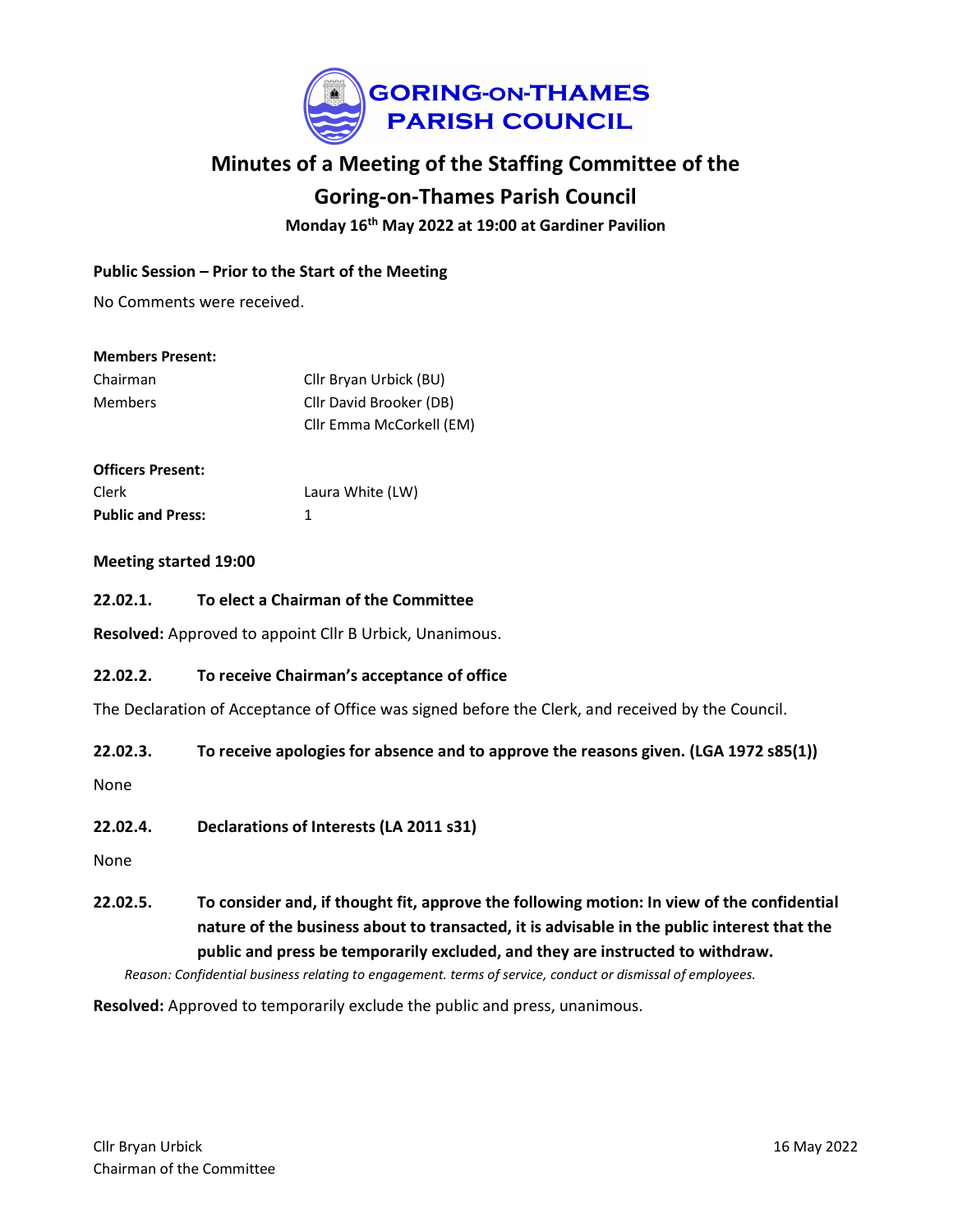

22.02.6. Noting the Council is registered with the Local Government Pension scheme, in accordance with the staff contract, approve registration of any Clerk or Assistant Clerk working for the Council, regardless of whether they meet the threshold for automatic pension enrolment.

Resolved: Approved to allow any Clerk or Assistant Clerk employed by the Council to be registered with the LGPS, Unanimous.

### 22.02.7. To consider a report from the Clerk regarding all Staff hours and Salary for the Financial Year 2022-2023, and approve proposal to the Council. Confidential Papers

Resolved: Approved Unanimously to make the following recommendation to the Council:

| Current Clerk: .            | SCP 29, 25 hours per week, maximum 5 hours overtime                            |
|-----------------------------|--------------------------------------------------------------------------------|
| Assistant Clerk:<br>uplift. | SCP 9, 13.5 hours per week total, to include any after 8pm, or weekend working |
| _                           |                                                                                |

Facilities Assistant: SCP 08, Role Rescoped to SCP7-12, 35 hours per month, including any after 8pm, or weekend working uplift.

Litter Picker: National Living Wage; 7 hours per week.

Archivist: SCP6; should additional work be offered (NOTE: Zero Hours Contract)

Pavilion Cleaning: £12 per hour, 5 hours per week, outsourced.

Future Clerk: SCP 24-28, 20 hours per week, up to 10 hours overtime per week, as required.

Uplifts back dated to 1<sup>st</sup> April 2022 for Assistant Clerk and Facilities Assistant.

### 22.02.8. Matters pertaining to the Resignation of the Clerk & Responsible Financial Officer

### 22.02.8.1. To review the proposed Clerk & RFO Job Description; Person Specification & Advert, agree any changes for proposed approval at the Council meeting following.

#### Appendix A

Resolved: Approved Unanimously to submit to the Council as written with the following changes:

- PayScale SPC 24-28 amendment to 20 hours + 10 hours overtime
- Change advert closing date to  $6<sup>th</sup>$  June, planned interviews for 9-10<sup>th</sup> June.
- Change the person specification to experience of dealing with the public.

### 22.02.9. To confirm the time and date of the next meeting will be agreed as needed by e-mail between the committee members, in conjunction with the Clerk.

Resolved: Approved Unanimously